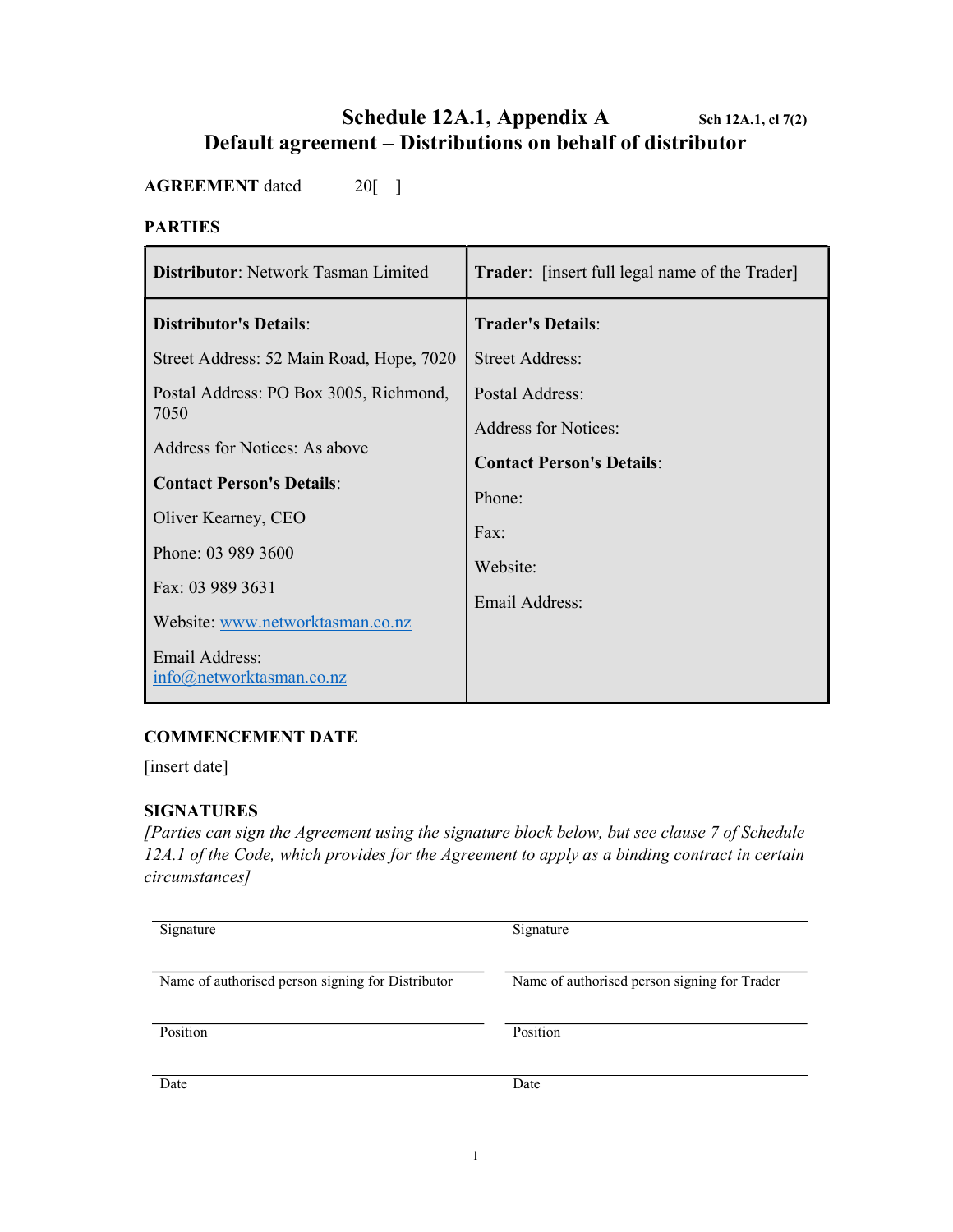# **INTRODUCTION**

A. The Distributor and Trader are parties to a Distributor Agreement, and have agreed to enter into this agreement for additional services relating to distributions on behalf of the Distributor in accordance with a notice given by the Distributor under clause 7 of Schedule 12A.1 of the Code.

# **TERMS**

### 1 Distributor can require the Trader to pass on distributions

- (1) The Distributor has a Shareholder Trust as a shareholder and requires the Trader from time to time to distribute income/payments or credits (including price discounts) on behalf of the Distributor to the Shareholder Trust's beneficiaries.
- (2) The Distributor may require that the Trader pay distributions on behalf of the Shareholder Trust or the Distributor to each of the Trader's qualifying Customers by crediting each qualifying Customer's electricity account ("Monetary Distribution Services or equivalent"), by giving the Trader at least 40 Working Days' notice of the requirement in accordance with clause 2.
- (3) The Distributor may not require the Trader to pay distributions under subclause (2) any more frequently than necessary to ensure that distributions are credited to Customers on or by any date that the Shareholder Trust or Distributor resolves to distribute income/payments or credits (including price discounts) to its beneficiaries.
- (4) If the Distributor has given notice to the Trader to pay income/monetary/price discount distributions under any use-of-system agreement or equivalent agreement entered into prior to the date of this Agreement coming into effect, the Distributor may, by notice to the Trader within 5 Working Days of this Agreement coming into effect, elect that the income/monetary/price discount distribution services terms of the prior agreement apply to the distributions that have already been notified.

#### 2 Distributor notice of requirements for distributions on behalf of Distributor

- (1) A notice given by a Distributor under clause 1 must include the following:
	- (a) the time period within which the Shareholder Trust or Distributor has set the eligibility date for Customers to be qualifying Customers;
	- (b) a description of the information the Shareholder Trust or Distributor requires to identify qualifying Customers, including any exclusions;
	- (c) the ICPs on the Network in respect of which a distribution is payable;
	- (d) a description of the information the Shareholder Trust or Distributor requires to calculate the distributions payable;
	- (e) the proposed process and timelines for information to be exchanged between the parties to enable efficient implementation;
	- (f) contact details of persons who can be contacted in respect of Customer queries that cannot be addressed by the Trader;
	- (g) expected frequently asked questions by Customers and the answers to those questions;
	- (h) the format in which Customer information is to be exchanged in accordance with clause 6;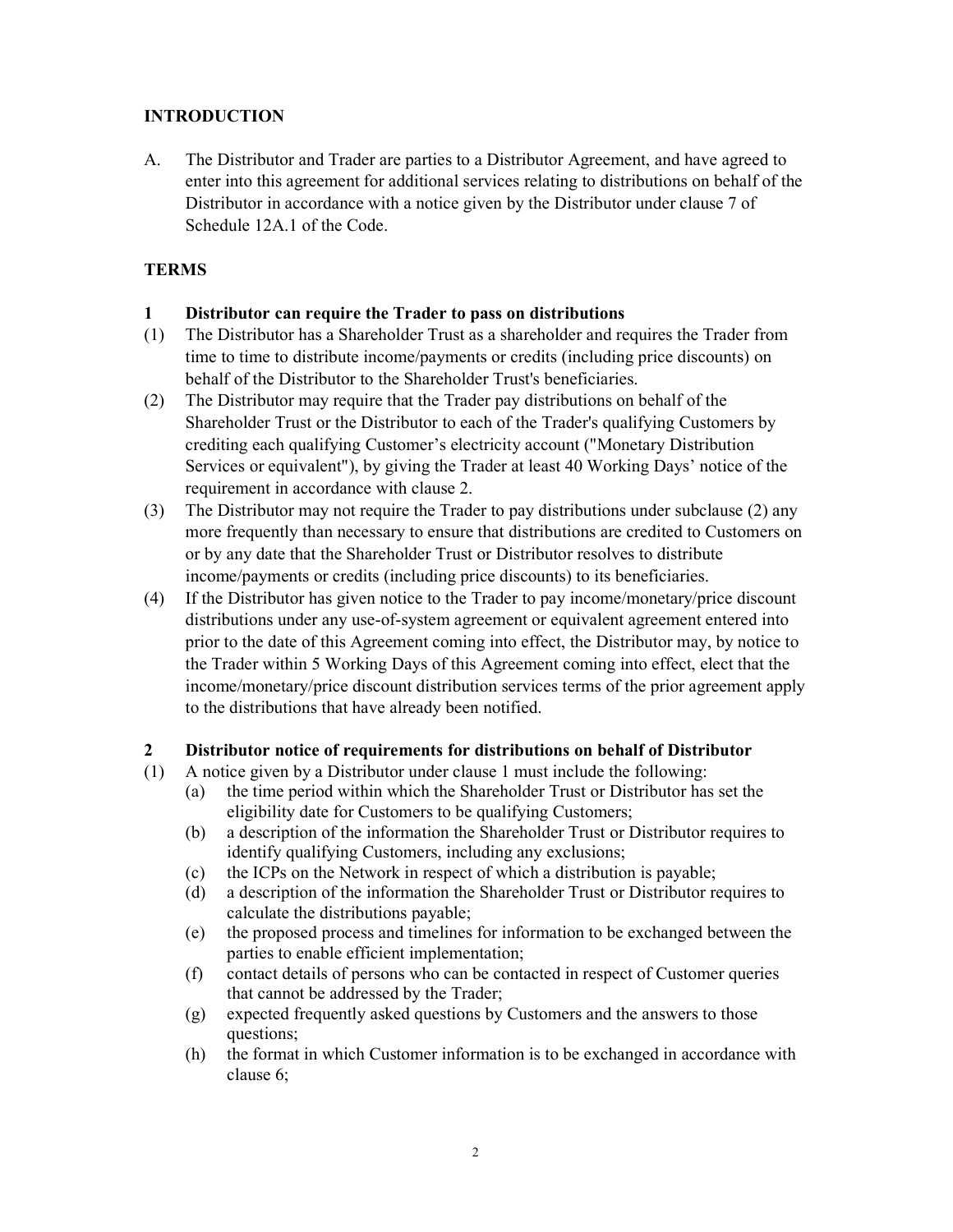- (i) whether the Distributor, on behalf of the Shareholder Trust, requires any other information in respect of each qualifying Customer for the purposes set out in clause 9(3); and
- (j) whether the Distributor, on behalf of the Shareholder Trust, requires information under clause 6(b).
- (2) The Trader must, acting reasonably and within 5 Working Days of receiving a notice under clause 1, advise the Distributor if the Trader is unable to meet any of the requirements set out in the notice, and the reasons for that.
- (3) The Distributor must, as soon as practicable after giving notice under clause 1 and by no later than 10 Working Days before posting or publishing the relevant material, provide the Trader with:
	- (a) a draft of any promotional material relating to the distributions that the Distributor wants the Trader to include with the invoice that records the credit given in respect of any distribution paid; and
	- (b) a draft of any proposed publicity information relating to the distributions, including media releases.

## 3 Payment of Trader's reasonable costs

- (1) The Distributor must pay the Trader's reasonable costs incurred in providing any Monetary Distribution Services that the Distributor requests in a notice given under clause 1.
- (2) If requested by the Distributor, the Trader must give the Distributor a quote for providing the Monetary Distribution Services before the Trader provides those services.
- (3) The Distributor must pay the Trader's GST invoice for the Monetary Distribution Services no later than the 20th of the month following the invoice date.

## 4 File with Customer information

- (1) The Distributor may request from the Trader any information that the Distributor reasonably requires to enable it to identify qualifying Customers and to calculate the distribution payable to each qualifying Customer.
- (2) The Trader must provide a file to the Distributor containing any information reasonably requested by the Distributor under subclause (1) no later than 10 Working Days after the Distributor's request.
- (3) The Distributor must, as soon as practicable after receipt of all Traders' files:
	- (a) return the file provided under subclause (2) to the Trader with information identifying qualifying Customers and the distribution amounts payable to each qualifying Customer; and
	- (b) notify the Trader whether the Distributor or the Shareholder Trust will pay the total amount of such distributions to the Trader and whether a GST invoice is required.
- (4) If there are any changes to the type of information to be exchanged, or changes to the eligibility criteria compared with the criteria that applied to the last distribution passed on by the Trader, the parties must test the information exchange process in advance.

#### 5 Distributing payments or credits to qualifying Customers

- (1) The Trader must, as soon as practicable after receiving payment of the total amount of the distributions from the Distributor or the Shareholder Trust as notified under clause 4(3):
	- (a) credit the distribution amount determined by the Distributor and included in the file in accordance with clause 4(3) to each qualifying Customer's account; and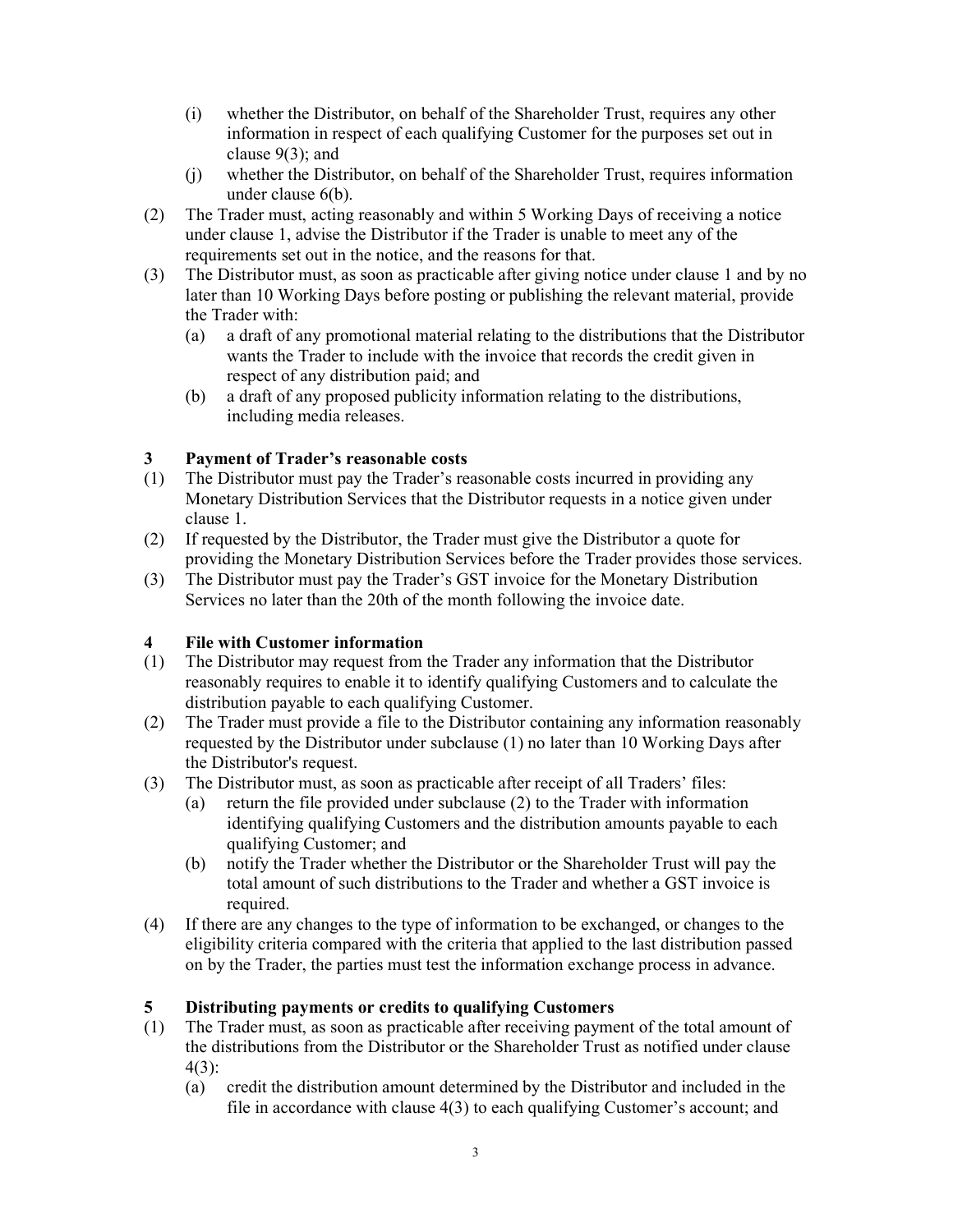- (b) provide the Distributor with a file that includes the information set out in clause 6.
- (2) The Trader must, if its billing systems allow it to do so, ensure that the distribution is separately identified on each qualifying Customer's invoice, with the words "Network Tasman Limited/Network Tasman Trust distribution" (or any similar words as advised by the Distributor).
- (3) If applicable, the Trader must provide the Distributor's promotional material relating to the distribution to the Customer along with the Trader's invoice that includes the distribution.

## 6 File with information about distributions paid on by the Trader

 The Trader must, as soon as practicable after paying distributions in accordance with clause 5, provide the Distributor with a file containing the following information:

- (a) in respect of each qualifying Customer to whom the Trader paid a distribution: (i) the ICP identifier;
	- (ii) the amount of the distribution paid;
	- (iii) the Customer's name;
	- (iv) the Customer's physical or residential address (if available); and
	- (v) any other information specified by the Distributor under clause  $2(1)(i)$ ; and
- (b) if the Distributor has specified under clause  $2(1)(i)$  that it requires that information, in respect of each qualifying Customer to whom a distribution was not fully paid:
	- (i) the ICP identifier;
	- (ii) the amount of the distribution not paid;
	- (iii) the Customer's name; and
	- (iv) the Customer's physical or residential address (if available).

#### 7 Confidentiality obligations

- (1) Subject to subclause (2), the Distributor undertakes that, in respect of any information provided to it by the Trader under clause 4 or clause 6 ("Confidential Customer Information"), the Distributor will:
	- (a) preserve the confidentiality of, and will not directly or indirectly reveal, report, publish, transfer, or disclose the Confidential Customer Information except as expressly permitted in this Agreement;
	- (b) only use the Confidential Customer Information for a purpose expressly permitted in this Agreement; and
	- (c) only disclose the Confidential Customer Information for a purpose expressly permitted in this Agreement and on a 'need to know' basis.
- (2) For the purposes of this Agreement:
	- (a) the Distributor may disclose Confidential Customer Information if it is required to disclose the Confidential Customer Information by:
		- (i) law, or by any statutory or regulatory body or authority; or
		- (ii) any judicial or other arbitration process; and
	- (b) Confidential Customer Information does not include aggregated and anonymised information.
- (3) The Distributor's liability for breach of this clause is not limited by any terms in this Agreement or in any other agreement between the parties.
- (4) To avoid doubt, the Distributor is responsible for any unauthorised disclosure of Confidential Customer Information made by the Distributor's employees, contractors, directors, agents, or advisors.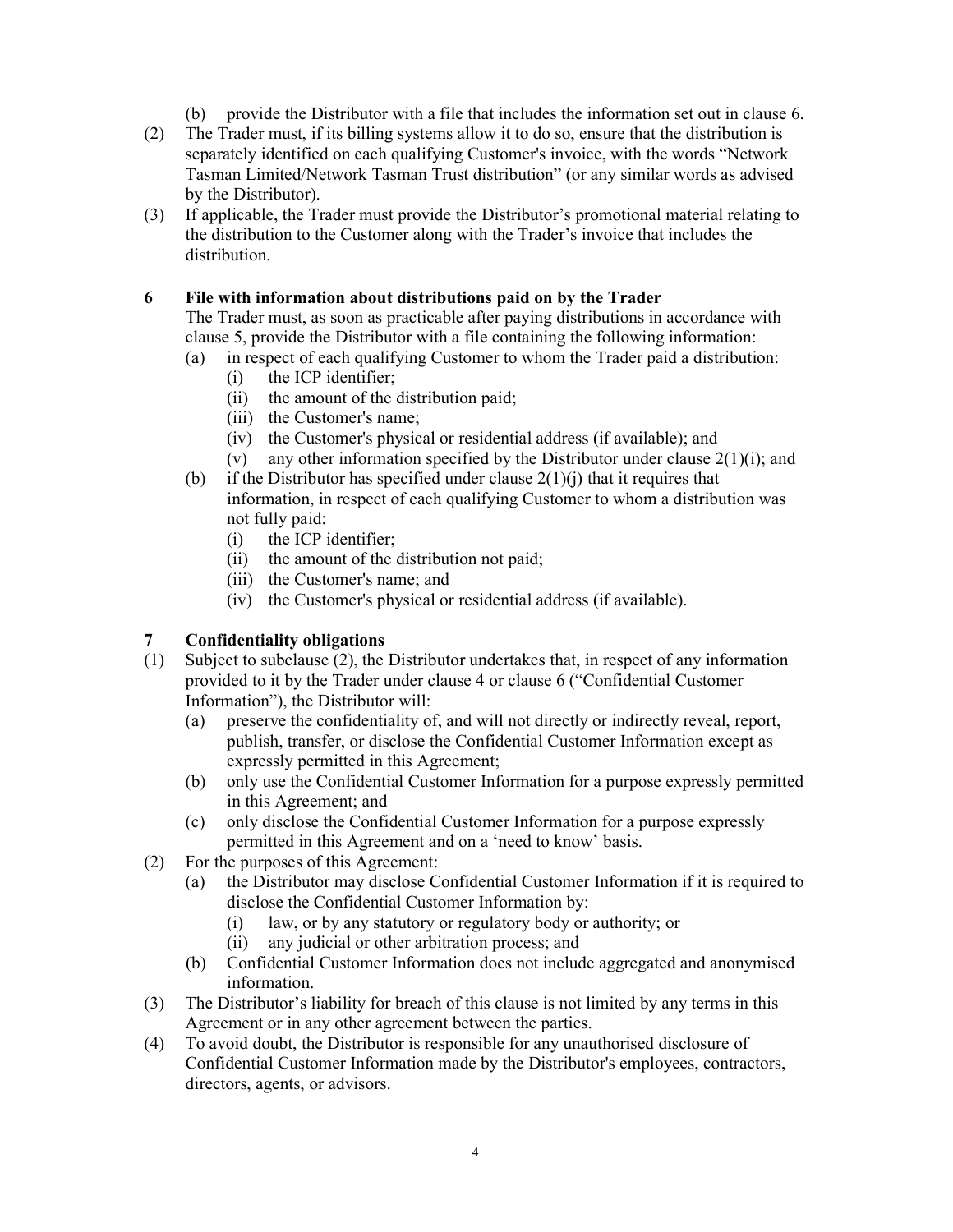### 8 Payment of distribution amounts

- (1) If notice is given under clause 4(3) that a GST invoice is required, the Trader must issue the Distributor/Shareholder Trust with a GST invoice in accordance with that notice for the total amount of distributions credited, or to be credited, to qualifying Customers under clause 5.
- (2) The Distributor (unless it nominates the Shareholder Trust in its notice given under clause 4(3), in which case the Shareholder Trust) must deposit the total amount of such distributions, without offset, into the Trader's nominated bank account no later than 5 Working Days (or any alternative agreed date) after notice is given under clause 4(3) or, if a GST invoice is required, the Trader issues its GST invoice.
- (3) Any distribution payments received by the Trader from the Distributor or Shareholder Trust under this clause must be held by the Trader in an appropriate bank account as separately identifiable funds, on trust for the benefit of the Customers who are entitled to receive the distributions.
- (4) If, for any reason, the distribution payable to a qualifying Customer is unable to be paid by the Trader (by way of example but without limitation, because the person ceases to be a Customer and its account with the Trader has a credit balance after the date of processing of the distribution) and the Trader has received funds from the Distributor or the Shareholder Trust in respect of the distribution, the Trader must, as soon as practicable:
	- (a) refund to the Distributor (unless the Trader received funds from the Shareholder Trust in respect of the distribution, in which case the Trader must refund to the Shareholder Trust) the distribution received for the person, or the net credit of the account for the person if that is less than the amount of the distribution for the person; or
	- (b) refund the person directly the remaining amount.

## 9 Permitted additional use and disclosure of Confidential Customer Information

- (1) The Distributor may use Confidential Customer Information to:
	- (a) assess whether the Distributor is Consumer-Owned; and
		- (b) comply with any obligations under the Commerce Act 1986 regarding whether the Distributor meets the criteria to be a Consumer-Owned supplier.
- (2) To avoid doubt, the Distributor may disclose Confidential Customer Information to the Commerce Commission, including in circumstances where the Commerce Commission has not exercised a power under the Commerce Act 1986 to require the Distributor to disclose Confidential Customer Information.
- (3) The Distributor may disclose Confidential Customer Information provided by the Trader to the Shareholder Trust, but the Distributor must enter into arrangements with the Shareholder Trust to ensure that the Shareholder Trust only uses the Confidential Customer Information for the purposes of:
	- (a) ensuring that income is/payments or credits (including price discounts) are distributed to beneficiaries in accordance with the Shareholder Trust's/Distributor's requirements; and
	- (b) enabling a third party to carry out audits of the Distributor or the Shareholder Trust.
- (4) In the case of Confidential Customer Information disclosed to a Shareholder Trust:
	- (a) the Distributor may enter into arrangements with the Shareholder Trust that allow the Shareholder Trust to disclose Confidential Customer Information if required by:
		- (i) law, or by any statutory or regulatory body or authority; or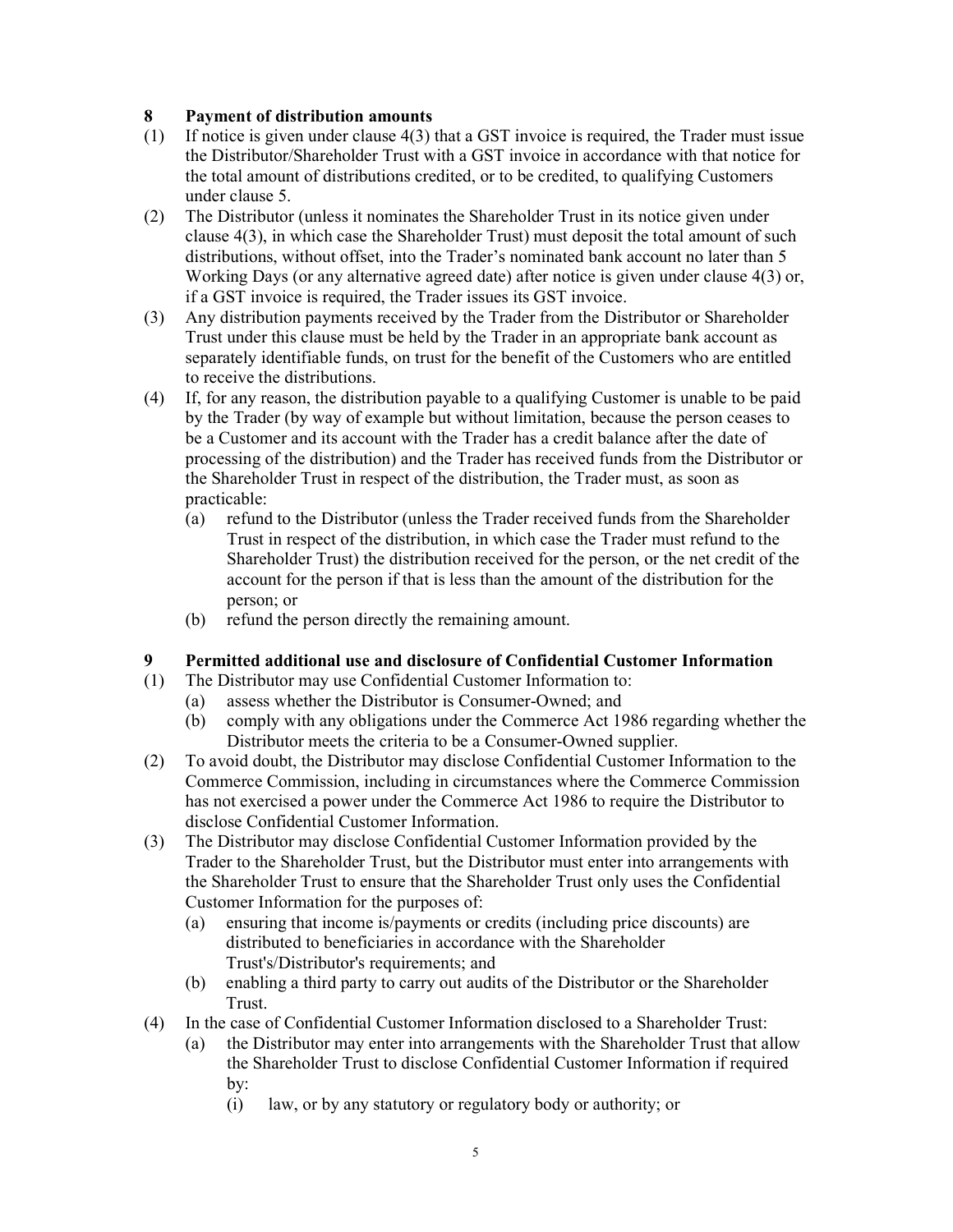- (ii) any judicial or other arbitration process; and
- (b) the Distributor is responsible for any unauthorised disclosure of Confidential Customer Information made by the Shareholder Trust, or by the Shareholder Trust's employees, contractors, directors, agents, or advisors.

#### 10 Distributor indemnity

- (1) The Distributor indemnifies the Trader against any costs, losses, liabilities, claims, charges, demands, expenses, or actions incurred by the Trader, or made against the Trader, as a result of, or in relation to, any illegal, defamatory, or offensive content in the Distributor's promotional material, except to the extent that such costs, losses, liabilities, claims, charges, demands, expenses, or actions arise as a result of, or in connection with, any breach by the Trader of its obligations under this Agreement.
- (2) This clause applies despite any other provisions in this Agreement or in any other agreement between the parties.
- (3) In the event of a claim against the Trader in relation to which the Trader wishes (at the time of the claim or later) to be indemnified by the Distributor under subclause (1) (a "promotional material claim"), the Trader must:
	- (a) give written notice of the promotional material claim to the Distributor as soon as practicable after the Trader determines that it wishes to be indemnified by the Distributor, specifying the nature of the claim in reasonable detail; and
	- (b) make available to the Distributor all information that the Trader holds in relation to the promotional material claim that is reasonably required by the Distributor.

#### 11 Notices

- (1) Any notice given under this Agreement must be in writing and will be deemed to be validly given if personally delivered, posted, or sent by facsimile transmission or email to the address for notice set out in the Parties section of this Agreement or to such other address as that party may notify from time to time.
- (2) Any notice given under this Agreement will be deemed to have been received:
	- (a) in the case of personal delivery, when delivered;
	- (b) in the case of facsimile transmission, when sent, provided that the sender has a facsimile confirmation receipt recording successful transmission;
	- (c) in the case of posting, 3 Working Days following the date of posting; and
	- (d) in the case of email, when actually received in readable form by the recipient, provided that a delivery failure notice has not been received by the sender, in which case the notice will be deemed not to have been sent.
- (3) Any notice given in accordance with subclause (2) that is personally delivered or sent by facsimile or email after 5pm on a Working Day or on any day that is not a Working Day will be deemed to have been received on the next Working Day.

#### 12 Definitions

In this Agreement:

"Agreement" means this agreement relating to distributions on behalf of the Distributor;

"Code" means the Electricity Industry Participation Code 2010 made under the Electricity Industry Act 2010;

"**Confidential Customer Information**" has the meaning set out in clause  $7(1)$ ; "Consumer-Owned" has the meaning given to it in section 54D of the Commerce Act 1986;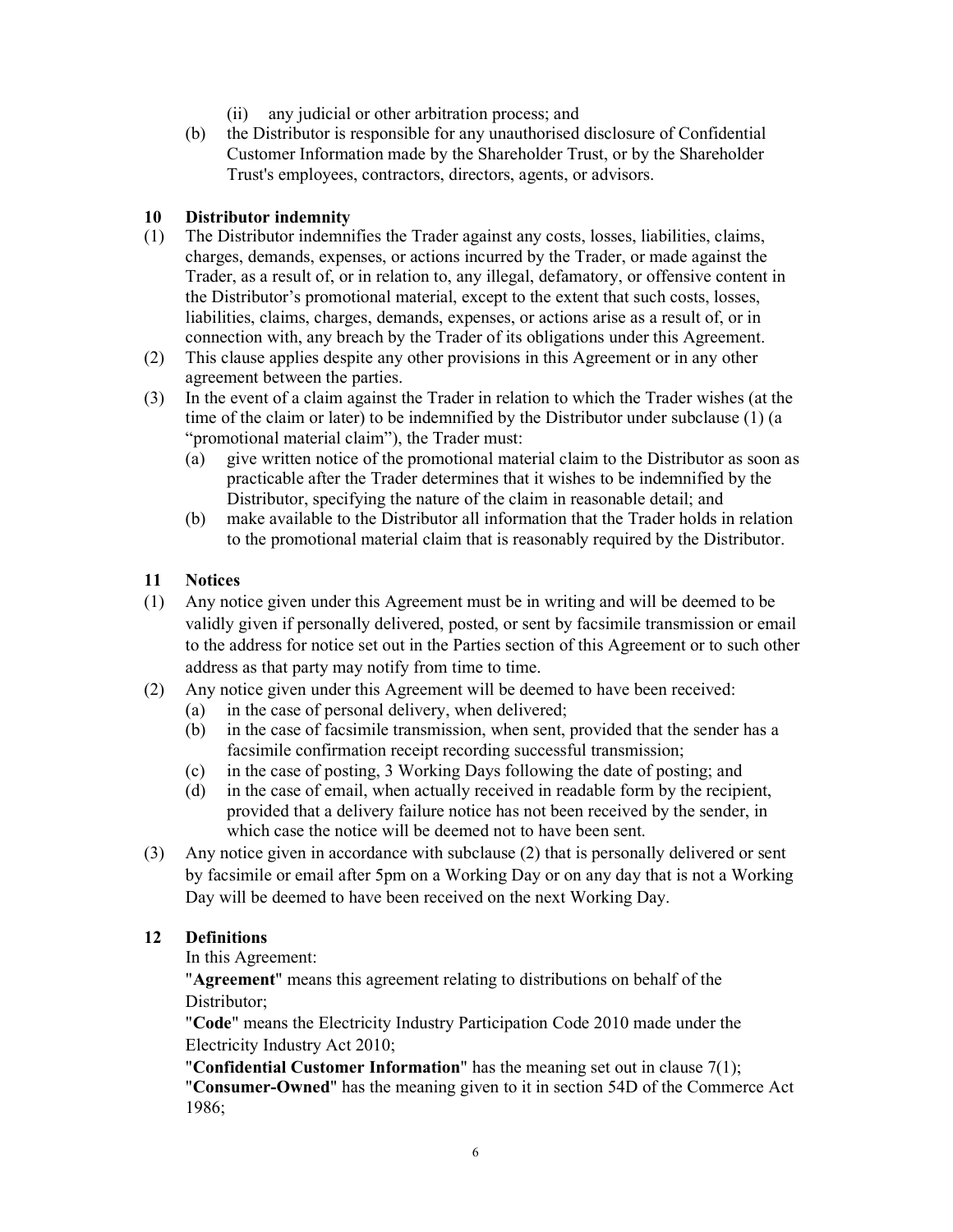"Co-operative" means a co-operative company under the Co-operative Companies Act 1996 in respect of which any of the shareholders to whom distributions are paid comprise persons who are of a class or classes identified by reference to any of:

- (a) the person's connection to the Network;
- (b) the person's receipt of electricity from the Distributor;
- (c) the person's liability for payment for supply of electricity from the Distributor;
- (d) the person's liability for payment for the connection to the Network; or
- (e) the person's liability for payment for Distribution Services supplied by the Distributor;

"Customer" means a person who purchases electricity from the Trader that is delivered via the Network;

"Customer's Installation" means an Electrical Installation and includes Distributed Generation, if Distributed Generation is connected to a Customer's Installation;

"De-energise" means the operation of any isolator, circuit breaker, or switch or the removal of any fuse or link so that no electricity can flow through a Point of Connection on the Network;

"Distributed Generation" means generating plant equipment collectively used for generating electricity that is connected, or proposed to be connected, to the Network or a Customer's Installation, but does not include:

- (a) generating plant connected to the Network and operated by the Distributor for the purpose of maintaining or restoring the provision of electricity to part or all of the Network:
	- (i) as a result of a Planned Service Interruption; or
	- (ii) as a result of an Unplanned Service Interruption; or
	- (iii) during a period when the Network capacity would otherwise be exceeded on part or all of the Network; or
- (b) generating plant that is only momentarily synchronised with the Network for the purpose of switching operations to start or stop the generating plant;

"Distribution Services" means the service of distribution, as defined in section 5 of the Electricity Industry Act 2010;

"Distributor" means the party identified as such in this Agreement;

"Distributor Agreement" means a distributor agreement as defined in the Code; "Electrical Installation" means:

- (a) all Fittings that form part of a system for conveying electricity at any point from the Customer's Point of Connection to any point from which electricity conveyed through that system may be consumed; and
- (b) includes any Fittings that are used, or designed or intended for use, by any person, in or in connection with the generation of electricity for that person's use and not for supply to any other person; but
- (c) does not include any appliance that uses, or is designed or intended to use, electricity, whether or not it also uses, or is designed or intended to use, any other form of energy;

"Fitting" means everything used, designed, or intended for use, in or in connection with the generation, conversion, transformation, conveyance, or use of electricity;

"Grid" means the system of transmission lines, substations and other works, including the HVDC link used to connect grid injection points and GXPs to convey electricity throughout the North Island and the South Island of New Zealand;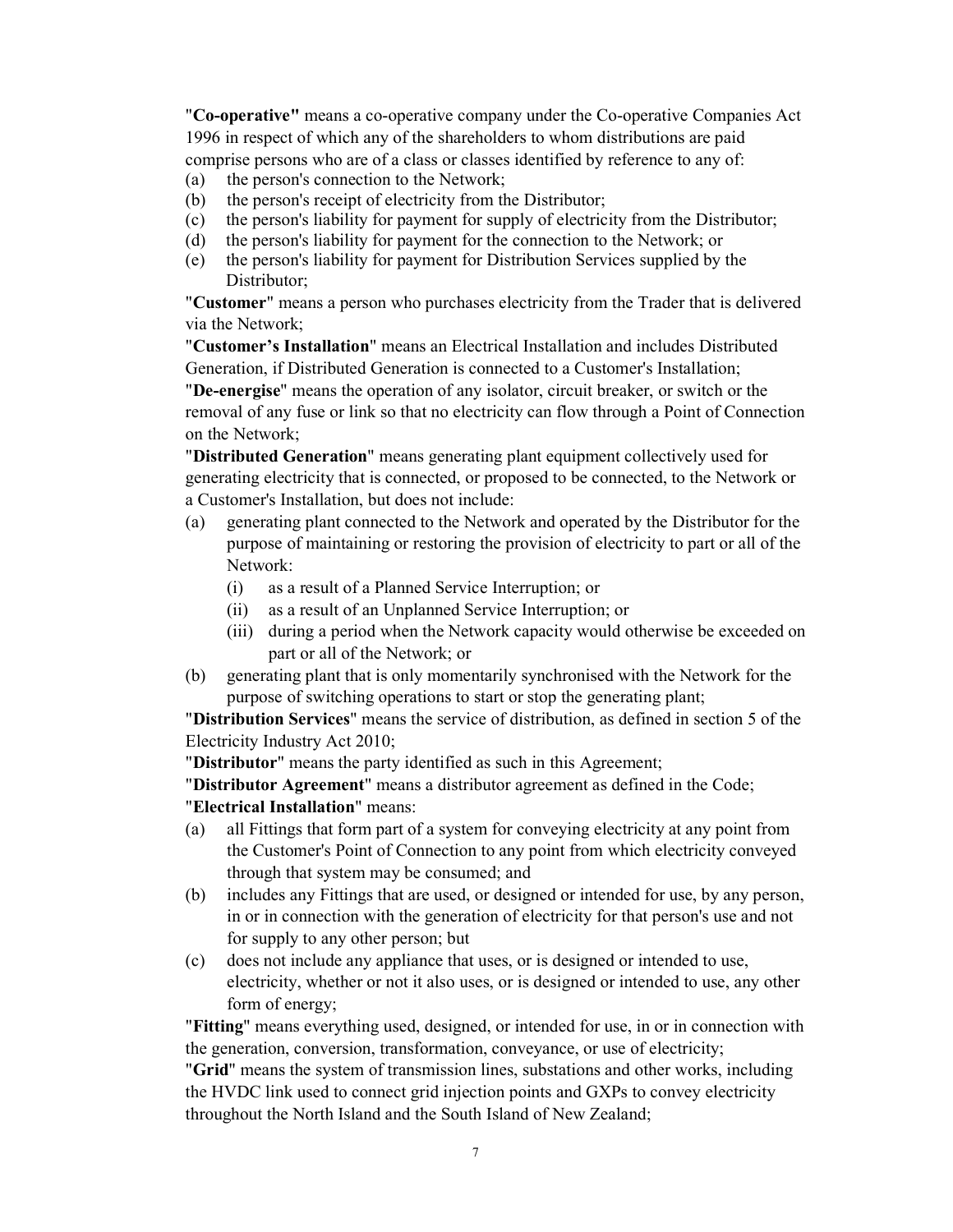"GST" means goods and services tax payable under the GST Act;

"GST Act" means the Goods and Services Tax Act 1985;

"GXP" means any Point of Connection on the Grid:

- (a) at which electricity predominantly flows out of the Grid; or
- (b) determined as being such in accordance with the Code;
- "ICP" means an installation control point being 1 of the following:
- (a) a Point of Connection at which a Customer's Installation is connected to the Network;
- (b) a Point of Connection between the Network and an embedded network;
- (c) a Point of Connection between the Network and shared Unmetered Load

"Monetary Distribution Services" has the meaning set out in clause 1;

"Metering Equipment" means any apparatus for the purpose of measuring the quantity of electricity transported through an ICP along with associated communication facilities to enable the transfer of metering information;

"Network" means the Distributor's lines, substations and associated equipment used to convey electricity between:

(a) 2 NSPs; or

(b) an NSP and an ICP;

"Network Supply Point" or "NSP" means any Point of Connection between:

- (a) the Network and the Grid; or
- (b) the Network and another distribution network; or
- (c) the Network and an embedded network; or
- (d) the Network and Distributed Generation;

"Planned Service Interruption" means any Service Interruption that has been

scheduled to occur in accordance with this Agreement;

"Point of Connection" means the point at which electricity may flow into or out of the Network;

"Service Interruption" means the cessation of electricity supply to an ICP for a period of 1 minute or longer, other than by reason of De-energisation of that ICP;

"Shareholder Trust" means a trust in respect of which any of the income beneficiaries comprise persons who are of a class or classes identified by reference to any of:

- (a) the person's connection to the Network;
- (b) the person's receipt of electricity from the Distributor;
- (c) the person's liability for payment for supply of electricity from the Distributor;
- (d) the person's liability for payment for the connection to the Network;
- (e) the person's liability for payment for Distribution Services supplied by the Distributor; or
- (f) the person's domicile or location or operation within the geographic area or areas of operation of the Distributor;

"Trader" means the party identified as such in this Agreement;

"Unmetered Load" means electricity consumed on the Network that is not directly recorded using Metering Equipment, but is calculated or estimated in accordance with the Code;

"Unplanned Service Interruption" means any Service Interruption where events or circumstances prevent the timely communication of prior warning or notice to the Trader or any affected Customer;